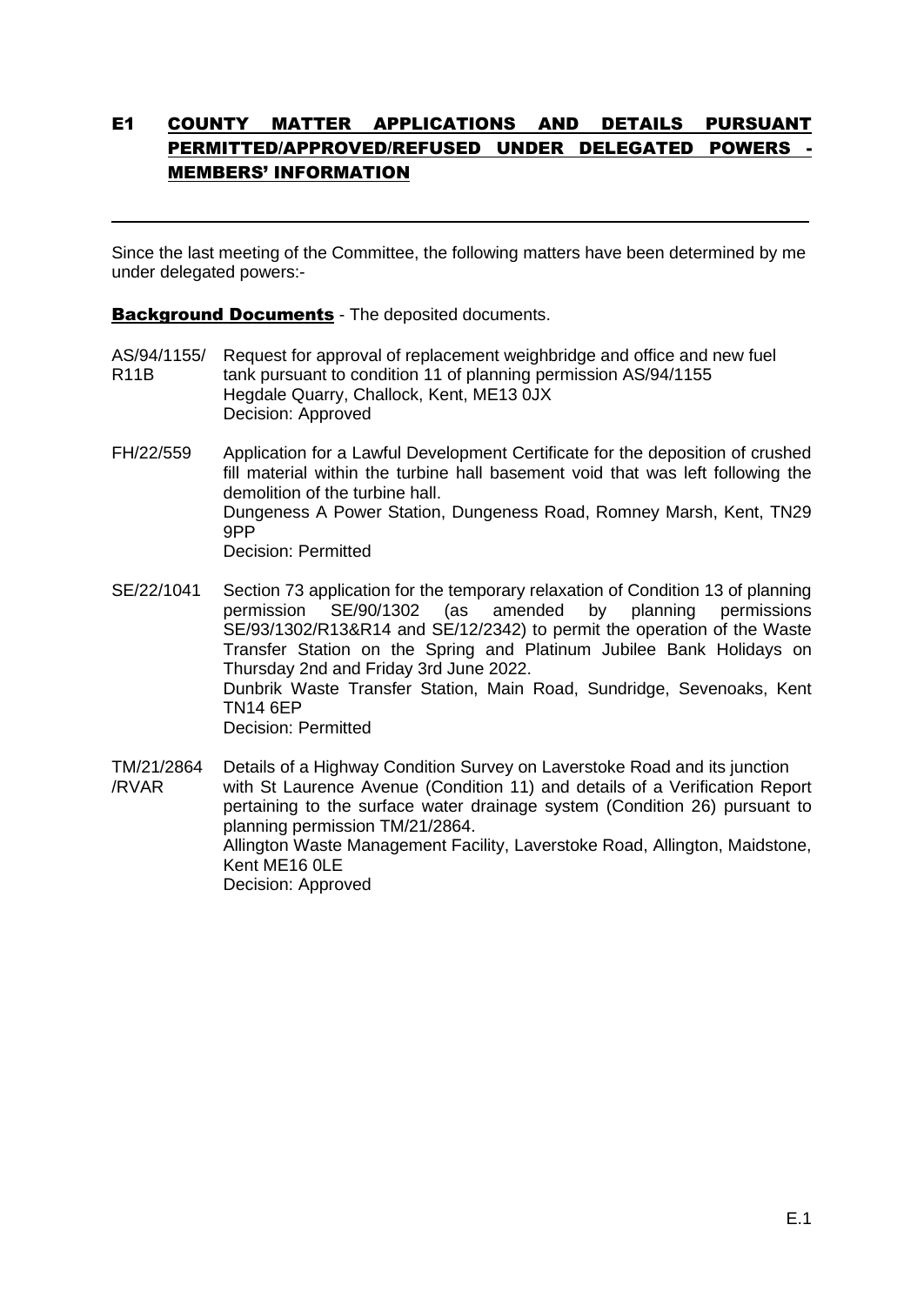### E2 COUNTY COUNCIL DEVELOPMENT APPLICATIONS AND DETAILS PURSUANT PERMITTED/APPROVED UNDER DELEGATED POWERS MEMBERS' INFORMATION

Since the last meeting of the Committee, the following matters have been determined by me under delegated powers:-

 $\_$ 

**Background Documents** – The deposited documents.

- DA/19/1549/R15&16 Details of piling method (Condition 15) and details of a method statement for works near to Thames Water assets (Condition 16) pursuant to planning permission DA/19/1549. Bluewater Shopping Centre, Bluewater Parkway, Dartford, Greenhithe, Kent DA9 9ST Decision: Permitted
- DO/20/1048/R24 Details of a Sustainable Surface Water Drainage Scheme pursuant to Condition 24 of planning permission DO/20/1048. Dover Fastrack - Land to the north of Dover and to the south of Whitfield, Kent Decision: Approved
- DO/21/956/RVAR Details pursuant to condition (4) Construction Management Plan, condition (5) - Drainage and Car Parking and condition (8) - Boundary Treatment of planning permission DO/21/956. Lydden Primary School, Stonehall, Lydden, Kent, CT15 7LA Decision: Approved
- DO/22/442 Installation of an Activity Trim Trail on school field. Nonington CEP School, Church Street, Nonington, Dover, Kent CT15 4LB Decision: Permitted
- GR/22/132 Section 73 application to vary Condition 3 of planning permission GR/20/1281 to extend the use of the site until 1 July 2022. Athboy Road Site Compound, Athboy Road, Gravesend, Kent Decision: Permitted
- GR/22/404 Relocation of existing caretaker's workshop and erection of associated caretaker's office (amendment to application ref: GR/21/1368). Mayfield Grammar School, Pelham Road, Gravesend, Kent DA11 0JE Decision: Permitted
- MA/21/502002/R7 Details of External Lighting pursuant to Condition 7 of planning permission MA/21/502002. Maidstone Grammar School, Barton Road, Maidstone, Kent ME15 7BT Decision: Approved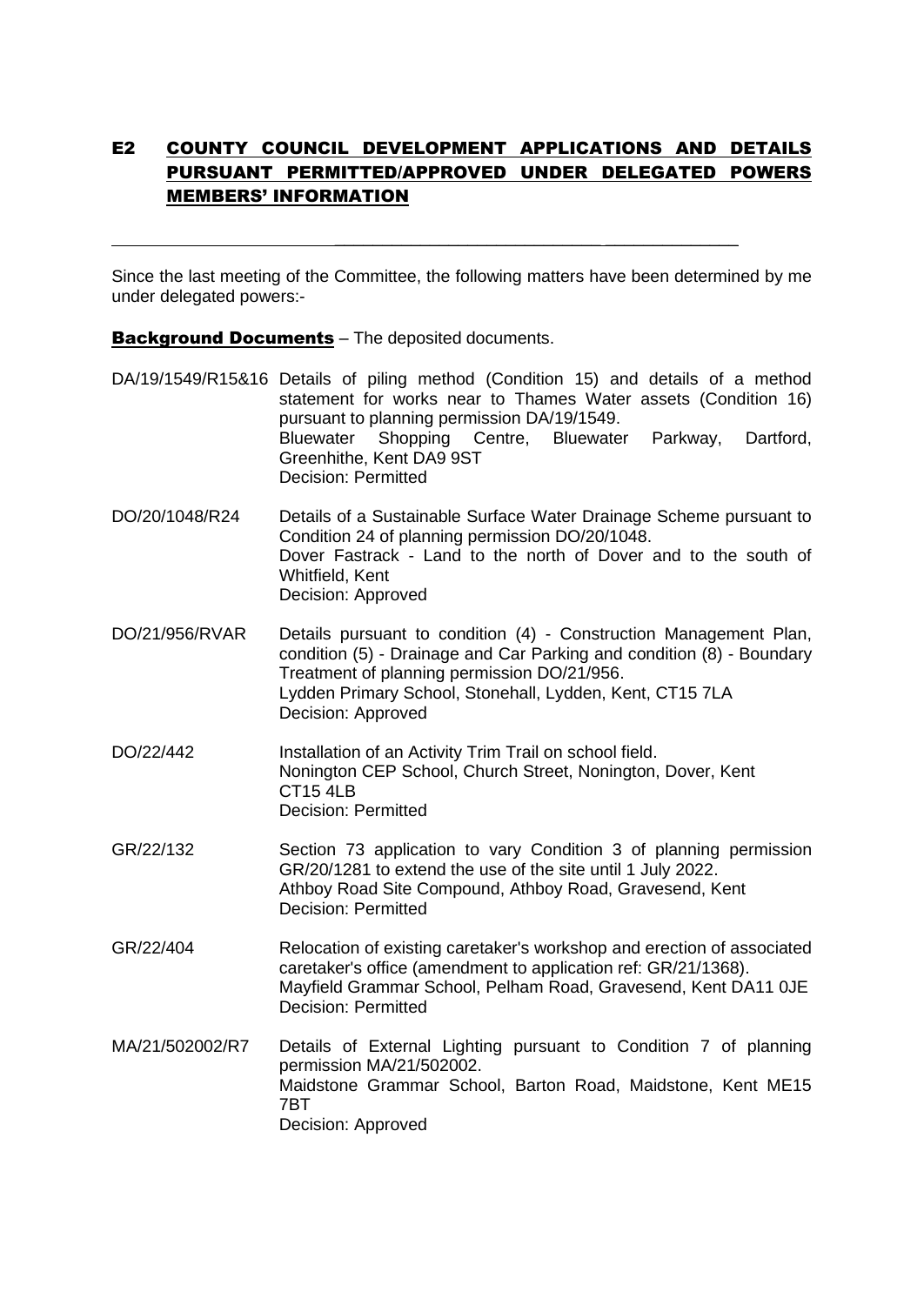- SW/22/501701 Extension of the existing disabled access ramp and removal of two barriers to allow ramp access to the pavement. KCC Swale Local Office, Avenue of Remembrance, Sittingbourne, Kent ME10 4DD Decision: Permitted
- SW/20/501709 Details of landscaping and planting (Condition 14), details of how the /RVRA development will enhance biodiversity (Condition 19) and details of all fencing and associated barriers (Condition 21) pursuant to planning permission SW/20/501709. Sunny Bank Primary School, Sunny Bank, Murston, Sittingbourne, Kent ME10 3QN Decision: Approved
- TM/22/0511 Installation of a timber Amphitheatre. The Holmesdale School, Malling Road, Snodland, Kent, ME6 5HS Decision: Permitted
- TW/22/107 Demolition of existing temporary building and construction of a new smaller permanent building in the same location. The proposed building will connect to the existing drainage at the same point as the existing building, no new connections to the drainage are being created. The proposed building will be similar in construction and style to that of the adjacent building constructed under planning application TW/13/2366. St James's CE Primary School, Sandrock Road, Tunbridge Wells, Kent TN2 3PR Decision: Permitted
- TW/22/725 Alterations to existing kitchen and construction of new kitchen extension including retrospective planning permission for the bin store. Speldhurst Primary School, Langton Road, Speldhurst, Tunbridge Wells, Kent TN3 0NP Decision: Permitted
- TW/22/748 Erection of a new sports hall building. Broomhill Bank School (Western Site), Broomhill Road, Tunbridge Wells, Kent TN3 0TB Decision: Permitted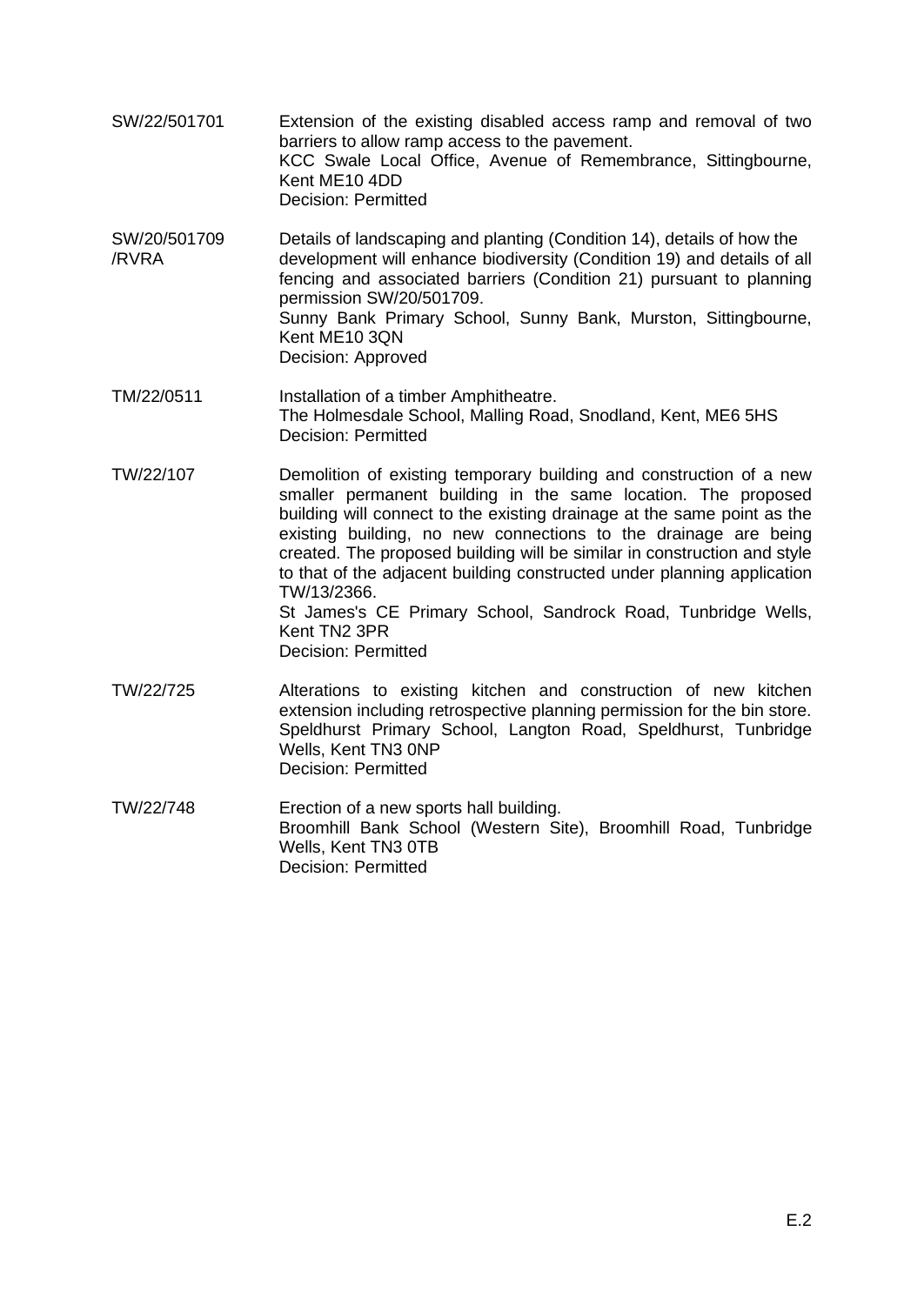# E3 TOWN AND COUNTRY PLANNING (ENVIRONMENTAL IMPACT ASSESSMENT) REGULATIONS 2017 – SCREENING OPINIONS ADOPTED UNDER DELEGATED POWERS

 $\overline{a}$ 

### Background Documents –

- *The deposited documents.*
- *Town and Country Planning (Environmental Impact Assessment) Regulations 2017.*
- *The Government's Online Planning Practice Guidance-Environmental Impact Assessment/Screening Schedule 2 Projects*
- (a) Since the last meeting of the Committee the following screening opinions have been adopted under delegated powers that the proposed development does not constitute EIA development and the development proposal does not need to be accompanied by an Environmental Statement:-

KCC/MA/0074/2022 - Section 73 application to vary conditions 2 and 14 of planning permission MA/17/501165 to amend the layout of the non-hazardous waste recovery facility.

Cleansing Service Group Ltd, Cobtree House, Forstal Road, Aylesford, ME20 7AG

KCC/SCR/MA/0088/2022 - Request for a Screening Opinion to determine whether the proposed Kent Medical Campus to the M20 Junction 7 Improvement Scheme amended design (which includes a dual carriageway link along Bearsted Road between Bearsted Roundabout and New Cut Roundabout) constitutes EIA Development.

Kent Medical Campus to M20 Junction 7 and A249 Bearsted Road, Maidstone, Kent MF14 5LH

KCC/TM/0057/2022 - Continued operation of existing metals recycling facility, including retention of existing plant and buildings, the erection of new fixed plant, buildings and enclosures, an extension of working hours and an increase in permitted stockpile heights.

London Mining Associates Ltd, Unit 4, Invicta Park, New Hythe Lane, Larkfield, Aylesford, Kent ME20 7FG

(b) Since the last meeting of the Committee the following screening opinions have been adopted under delegated powers that the proposed development does constitute EIA development and the development proposal does need to be accompanied by an Environmental Statement:-

None